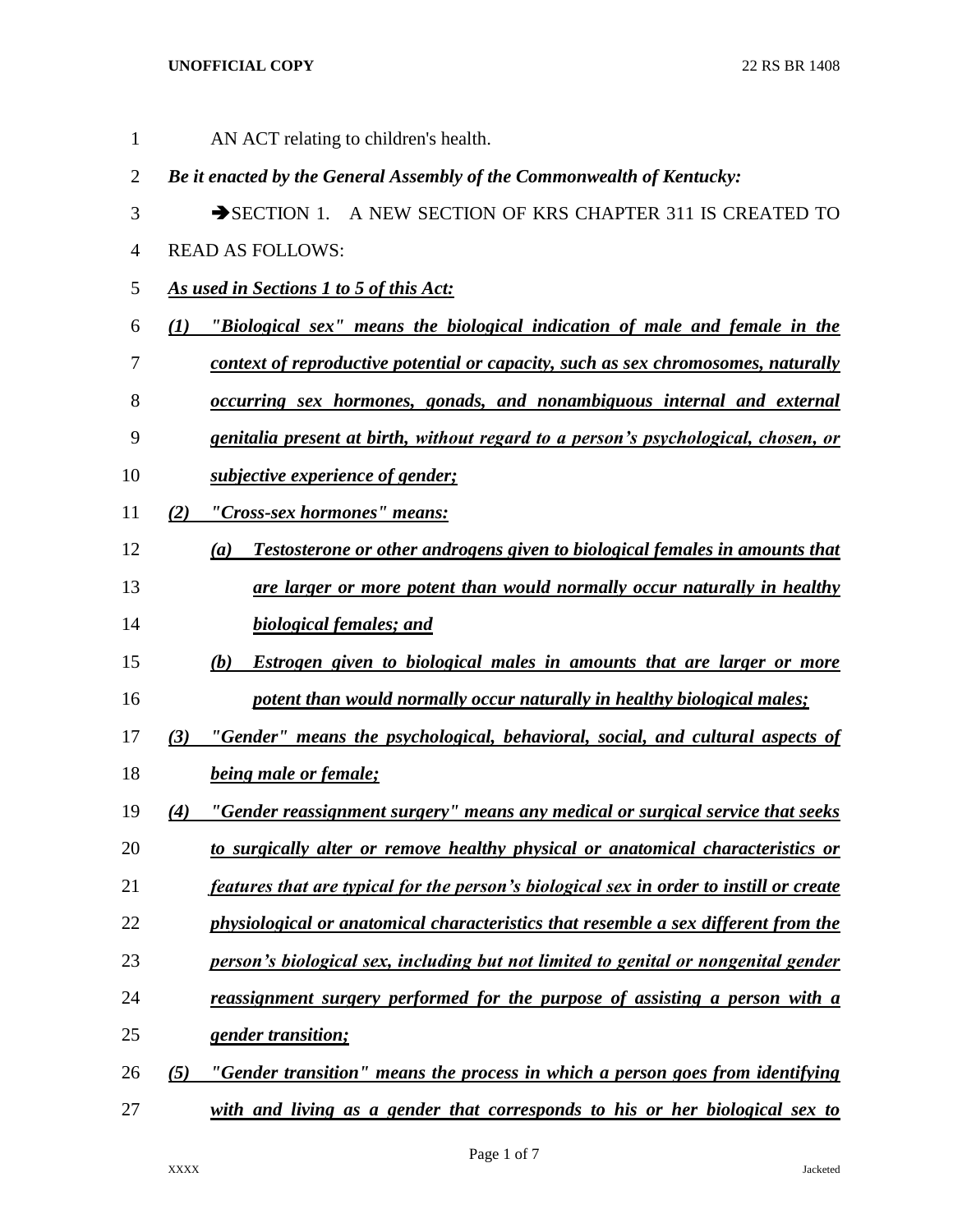## **UNOFFICIAL COPY** 22 RS BR 1408

| $\mathbf{1}$ |     |     | <u>identifying with and living as a gender different from his or her biological sex,</u> |
|--------------|-----|-----|------------------------------------------------------------------------------------------|
| 2            |     |     | and may involve social, legal, or physical changes;                                      |
| 3            | (6) | (a) | "Gender transition procedures" means any medical or surgical service                     |
| 4            |     |     | provided or performed for the purpose of assisting a person with a physical              |
| 5            |     |     | gender transition. Gender transition procedures include but are not limited              |
| 6            |     |     | to physician's services, inpatient and outpatient hospital services, puberty-            |
| 7            |     |     | blocking drugs, cross-sex hormones, or genital or nongenital gender                      |
| 8            |     |     | reassignment surgery.                                                                    |
| 9            |     | (b) | Gender transition procedures do not include:                                             |
| 10           |     |     | Services to persons born with a medically verifiable disorder of sex<br>1.               |
| 11           |     |     | development, including a person with unresolvable, ambiguous                             |
| 12           |     |     | external biological sex characteristics, such as those born with forty-                  |
| 13           |     |     | six (46) XX chromosomes with virilization, forty-six (46) XY                             |
| 14           |     |     | chromosomes with undervirilization, or having both ovarian and                           |
| 15           |     |     | <u>testicular tissue;</u>                                                                |
| 16           |     |     | Services provided when a physician has otherwise diagnosed a<br>2.                       |
| 17           |     |     | disorder of sexual development that the physician has determined                         |
| 18           |     |     | through genetic or biochemical testing indicates that a person does not                  |
| 19           |     |     | have normal sex chromosome structure, sex steroid production, or sex                     |
| 20           |     |     | steroid hormone action;                                                                  |
| 21           |     |     | The acute and chronic treatment of any infection, injury, disease, or<br>3.              |
| 22           |     |     | disorder that has been caused by or exacerbated by the performance of                    |
| 23           |     |     | gender transition procedures, whether or not the gender transition                       |
| 24           |     |     | procedure was performed in accordance with state and federal law or                      |
| 25           |     |     | whether or not funding for the gender transition procedure is                            |
| 26           |     |     | <i>permissible under Sections 1 to 5 of this Act; or</i>                                 |
| 27           |     |     | Any procedure undertaken because a person suffers from a physical<br>4.                  |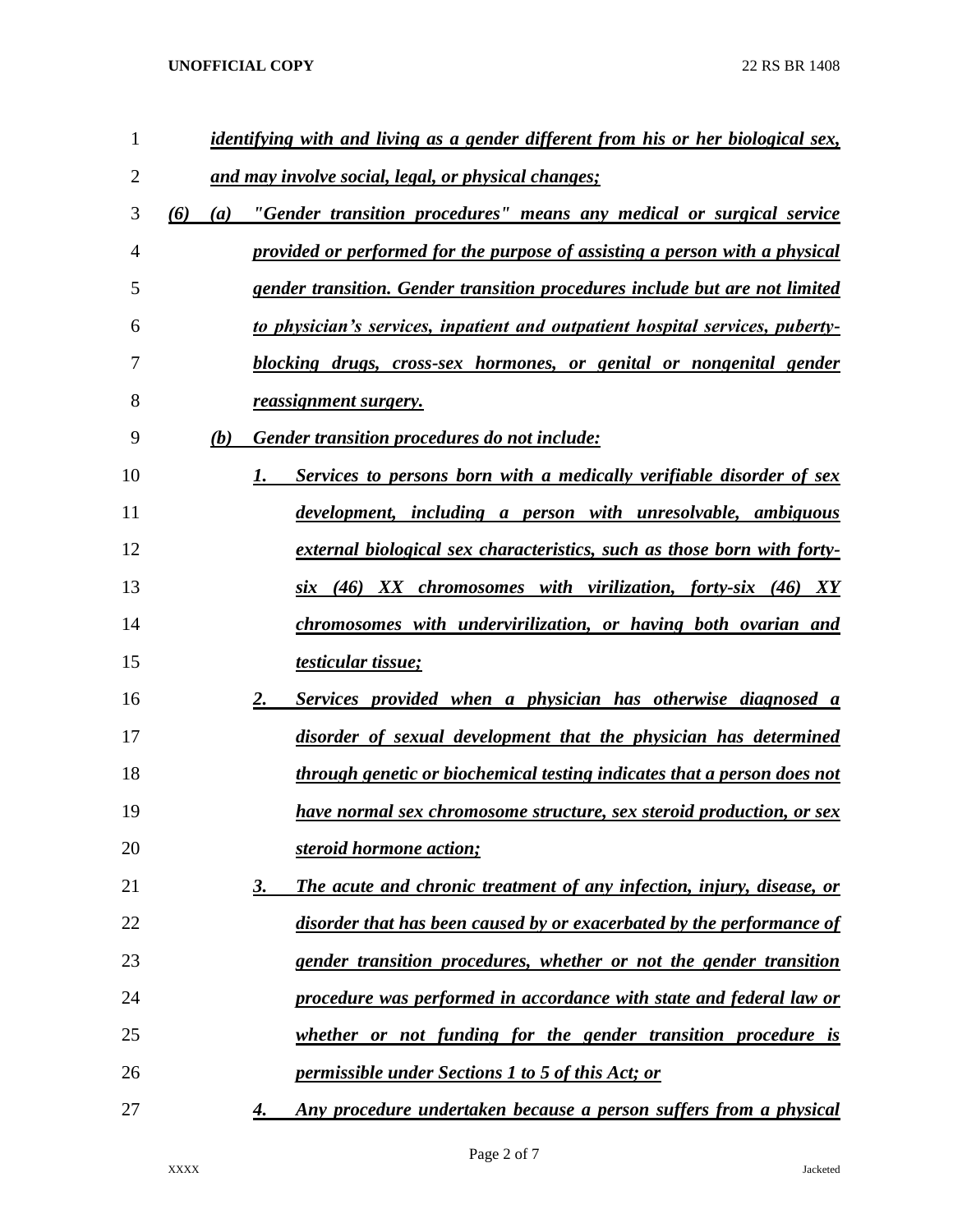| $\mathbf{1}$   | disorder, physical injury, or physical illness that would, as certified by                        |
|----------------|---------------------------------------------------------------------------------------------------|
| $\overline{2}$ | a physician, place the person in imminent danger of death or                                      |
| 3              | <i>impairment of major bodily function unless surgery is performed;</i>                           |
| 4              | "Health care provider" has the same meaning as in KRS 304.17A-005;<br>(7)                         |
| 5              | (8)<br><u>"Nongenital gender reassignment surgery" means medical procedures performed</u>         |
| 6              | for the purpose of assisting a person with a physical gender transition, including                |
| 7              | <b>but not limited to:</b>                                                                        |
| 8              | Surgical procedures for biologically male patients, such as augmentation<br>$\left(a\right)$      |
| 9              | mammoplasty, facial feminization surgery, liposuction, lipofilling, voice                         |
| 10             | feminization surgery, thyroid cartilage reduction, gluteal augmentation,                          |
| 11             | hair reconstruction, or various aesthetic procedures; or                                          |
| 12             | <b>Surgical procedures for biologically female patients, such as subcutaneous</b><br>(b)          |
| 13             | mastectomy, voice masculinization surgery, liposuction, lipofilling, pectoral                     |
| 14             | <i>implants, or various aesthetic procedures;</i>                                                 |
| 15             | "Physician" has the same meaning as in KRS 311.550;<br>(9)                                        |
| 16             | "Puberty-blocking drugs" means gonadotropin-releasing hormone analogues or<br>(10)                |
| 17             | other synthetic drugs used in biological males to stop luteinizing hormone                        |
| 18             | secretion and therefore testosterone secretion, or synthetic drugs used in                        |
| 19             | biological females which stop the production of estrogen and progesterone, when                   |
| 20             | used to delay or suppress pubertal development in children for the purpose of                     |
| 21             | assisting a child with a gender transition; and                                                   |
| 22             | "Public funds" means the same as in KRS 446.010.<br>(11)                                          |
| 23             | A NEW SECTION OF KRS CHAPTER 311 IS CREATED TO<br>$\rightarrow$ SECTION 2.                        |
| 24             | <b>READ AS FOLLOWS:</b>                                                                           |
| 25             | A physician or other health care provider shall not provide gender transition<br>$\mathcal{L}(I)$ |
| 26             | procedures to any child under the age of eighteen (18) years.                                     |
| 27             | A physician or other health care provider shall not refer any child under the age<br>(2)          |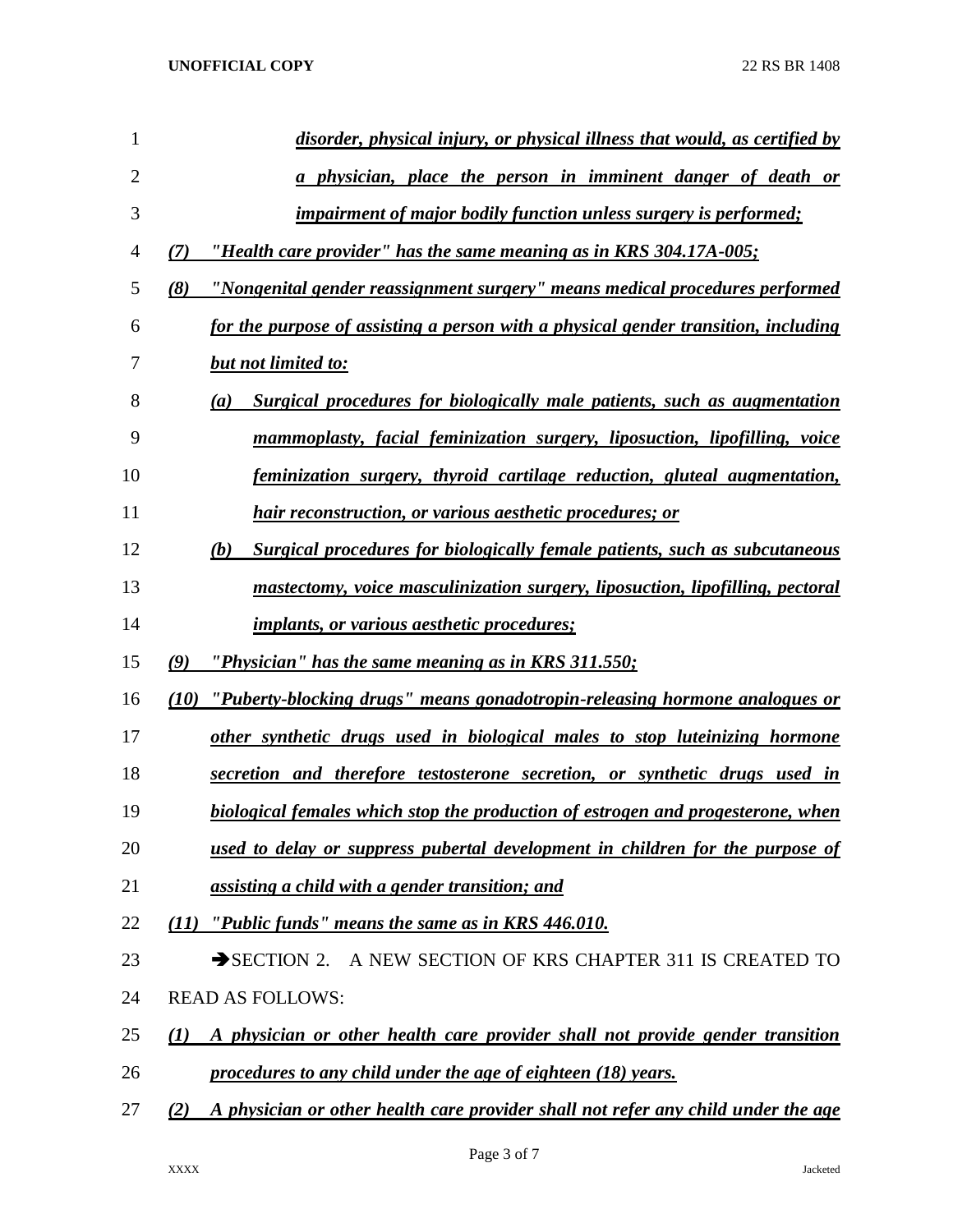**UNOFFICIAL COPY** 22 RS BR 1408

| $\mathbf{1}$ | to any health care provider for gender transition<br>of eighteen (18)<br>years                     |
|--------------|----------------------------------------------------------------------------------------------------|
| 2            | <i>procedures.</i>                                                                                 |
| 3            | Any referral for or provision of gender transition procedures to a child under the<br>(3)          |
| 4            | age of eighteen (18) years by a health care provider shall be considered                           |
| 5            | unprofessional conduct and be subject to disciplinary action by the appropriate                    |
| 6            | <u>licensing or certifying entity.</u>                                                             |
| 7            | $\rightarrow$ SECTION 3.<br>A NEW SECTION OF KRS CHAPTER 311 IS CREATED TO                         |
| 8            | <b>READ AS FOLLOWS:</b>                                                                            |
| 9            | Any violation of Section 2 of this Act shall be deemed as acting recklessly as<br>$\mathcal{L}(I)$ |
| 10           | defined in KRS 501.020 for purposes of tort claims.                                                |
| 11           | Notwithstanding any other provision of the law to the contrary, for any violation<br>(2)           |
| 12           | of Section 2 of this Act, the action may be brought by the child's parent or                       |
| 13           | guardian before the child attains age eighteen (18) years and may be brought by                    |
| 14           | the child within thirty (30) years after the child attains the age of eighteen (18)                |
| 15           | years except:                                                                                      |
| 16           | If at the time the child attains the age of eighteen (18) years he or she is<br>(a)                |
| 17           | under other legal disability, the limitation period shall not begin to run until                   |
| 18           | the removal of the disability; or                                                                  |
| 19           | If during any period of time the person is subject to threats, intimidation,<br>(b)                |
| 20           | manipulation, fraudulent concealment, or fraud perpetrated by the                                  |
| 21           | physician or health care provider who prescribed or otherwise provided                             |
| 22           | gender transition procedures or by any person acting in the interest of the                        |
| 23           | physician or other health care provider, the limitation period shall not run                       |
| 24           | during this time period.                                                                           |
| 25           | (3)<br>A person may assert an actual or threatened violation of Section 2 of this Act as a         |
| 26           | claim or defense in a judicial or administrative proceeding.                                       |
| 27           | In an action brought under this section:<br>(4)                                                    |

Page 4 of 7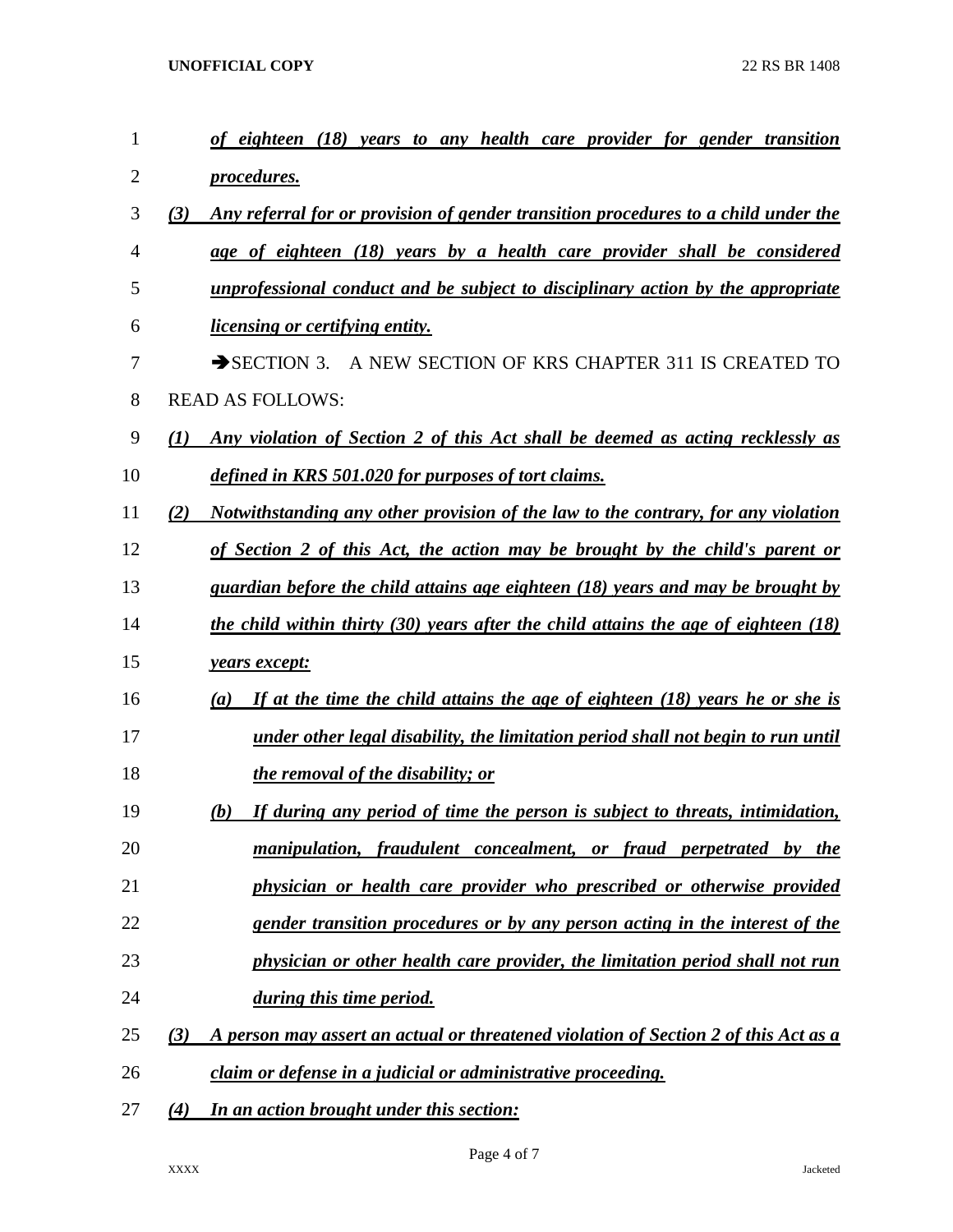| $\mathbf{1}$   | If the plaintiff prevails, he or she shall be entitled to reasonable costs and<br>(a)              |
|----------------|----------------------------------------------------------------------------------------------------|
| $\overline{2}$ | <i>attorney's fees;</i>                                                                            |
| 3              | Punitive damages as well as compensatory damages shall be awardable,<br>(b)                        |
| 4              | <i><u>including but not limited to:</u></i>                                                        |
| 5              | <b>Pain and suffering;</b><br>1.                                                                   |
| 6              | <b>Loss of reputation;</b><br>2.                                                                   |
| 7              | 3.<br><b>Loss of income; and</b>                                                                   |
| 8              | Loss of consortium, including the loss of expectation of sharing<br>4.                             |
| 9              | parenthood; and                                                                                    |
| 10             | Injunctive, declaratory, and any other appropriate relief may be awarded.<br>(c)                   |
| 11             | Notwithstanding any other provision of law to the contrary, an action under this<br>(5)            |
| 12             | section may be commenced, and relief may be granted, in a judicial proceeding                      |
| 13             | without regard to whether the person commencing the action has sought or                           |
| 14             | exhausted available administrative remedies.                                                       |
| 15             | SECTION 4. A NEW SECTION OF KRS CHAPTER 311 IS CREATED TO                                          |
| 16             | <b>READ AS FOLLOWS:</b>                                                                            |
| 17             | <b>Public funds shall not be directly or indirectly used, granted, paid, or distributed</b><br>(1) |
| 18             | to any entity, organization, or person that provides gender transition procedures                  |
| 19             | to a child under the age of eighteen (18) years.                                                   |
| 20             | Any amount paid by a person or an entity for the provision of gender transition<br>(2)             |
| 21             | procedures or as premiums for health care coverage that includes coverage for                      |
| 22             | gender transition procedures shall not be exempt from taxation.                                    |
| 23             | (3)<br>Health care services provided to a child under the age of eighteen (18) years shall         |
| 24             | not include gender transition procedures if provided:                                              |
| 25             | In a facility owned by the state or a county or local government; or<br>(a)                        |
| 26             | By a physician or other health care provider employed by the state or a<br>(b)                     |
| 27             | county or local government.                                                                        |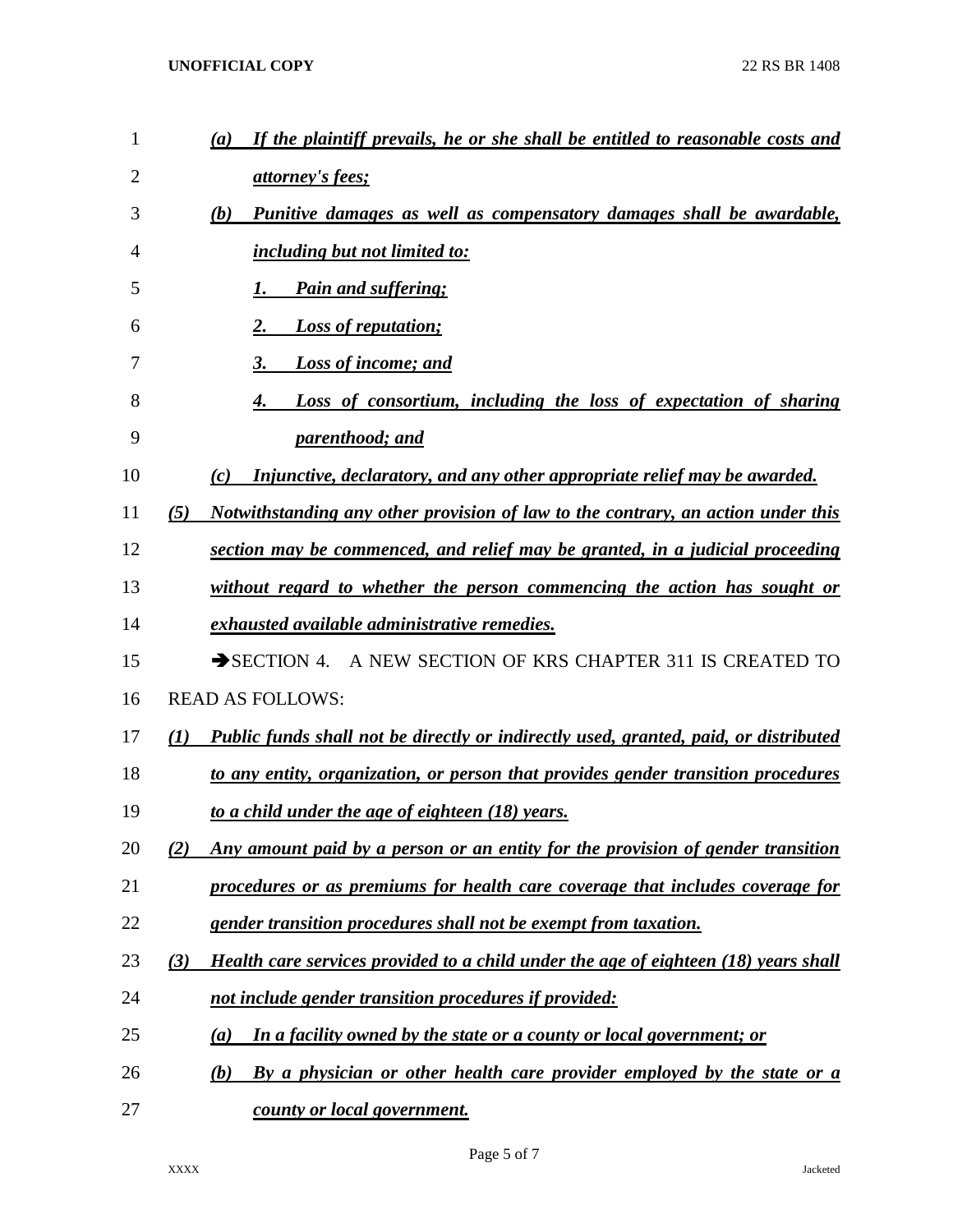| 1              | $\rightarrow$ SECTION 5.<br>A NEW SECTION OF KRS CHAPTER 311 IS CREATED TO                   |
|----------------|----------------------------------------------------------------------------------------------|
| $\overline{2}$ | <b>READ AS FOLLOWS:</b>                                                                      |
| 3              | <b>The Attorney General may bring an action to enforce compliance with Sections 1</b><br>(1) |
| 4              | to 5 of this Act.                                                                            |
| 5              | Nothing in Sections 1 to 5 of this Act shall deny, impair, or otherwise affect any<br>(2)    |
| 6              | right or authority of the Attorney General, the Commonwealth of Kentucky, or                 |
| 7              | any agency, officer, or employee of the state, acting under any other law other, to          |
| 8              | <i>institute or intervene in any proceeding.</i>                                             |
| 9              | The General Assembly of the Commonwealth of Kentucky, by resolution, may<br>(3)              |
| 10             | appoint one (1) or more of its members who sponsored or cosponsored Sections 1               |
| 11             | to 5 of this Act in his or her official capacity to intervene as a matter of right in        |
| 12             | any case to which the constitutionality or enforceability of Sections 1 to 5 of this         |
| 13             | Act is challenged.                                                                           |
| 14             | A NEW SECTION OF KRS CHAPTER 205 IS CREATED TO<br>$\rightarrow$ SECTION 6.                   |
| 15             | <b>READ AS FOLLOWS:</b>                                                                      |
| 16             | The Department for Medicaid Services and any managed care organization contracted            |
| 17             | to provide Medicaid benefits pursuant to this chapter shall not reimburse or provide         |
| 18             | coverage for gender transition procedures as defined in Section 1 of this Act to a child     |
| 19             | under the age of eighteen $(18)$ years.                                                      |
| 20             | SECTION 7. A NEW SECTION OF SUBTITLE 17A OF KRS CHAPTER 304                                  |
| 21             | IS CREATED TO READ AS FOLLOWS:                                                               |
| 22             | As used in this section, "gender transition procedures" has the same meaning as<br>(I)       |
| 23             | in Section 1 of this Act.                                                                    |
| 24             | Health benefit plans shall not be required to provide coverage for gender<br>(2)             |
| 25             | transition procedures.                                                                       |
| 26             | If a health benefit plan elects to provide coverage for gender transition<br>(3)             |
| 27             | procedures, the plan shall not include coverage for gender transition procedures             |

Page 6 of 7